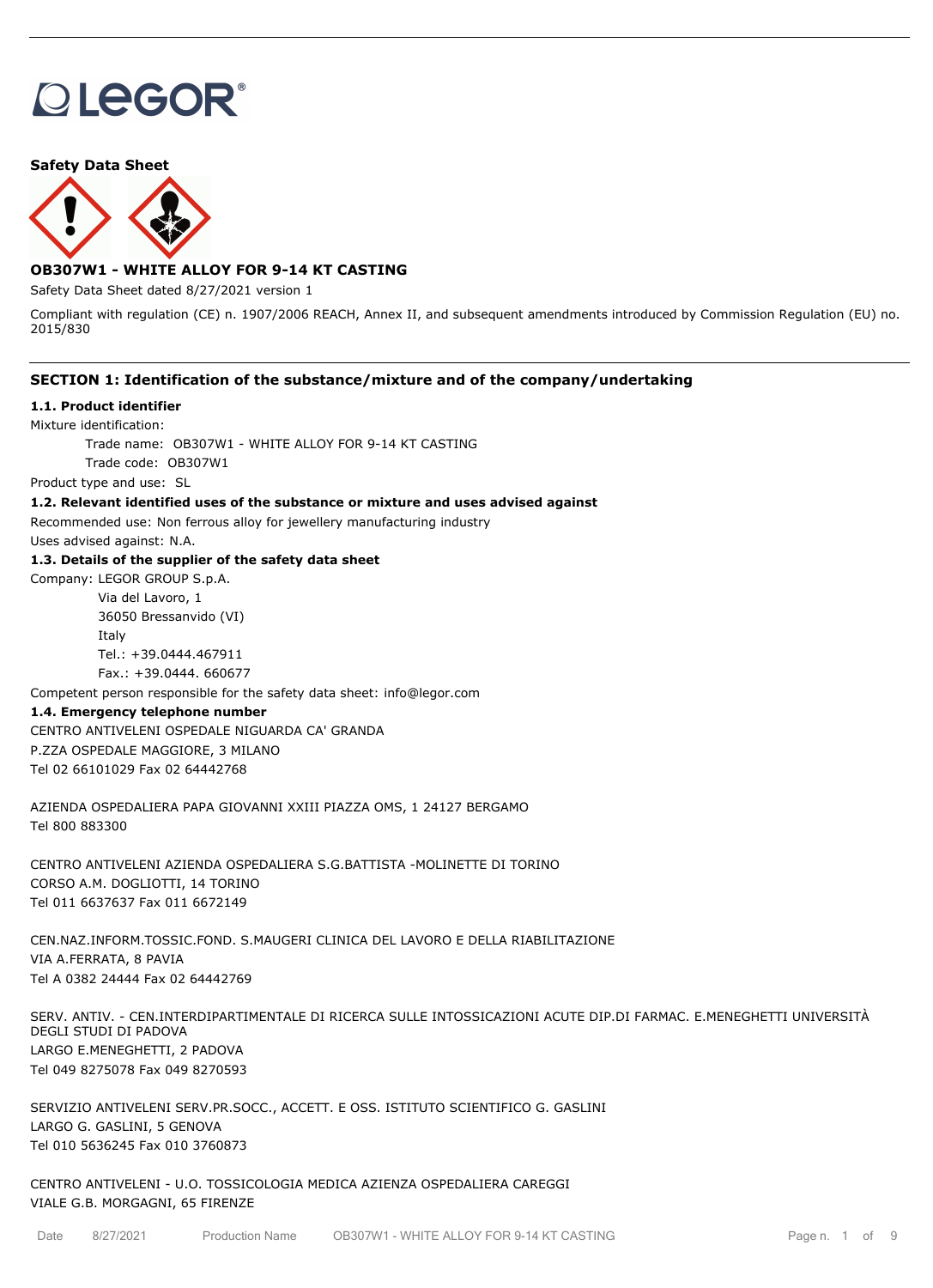CENTRO ANTIVELENI POLICLINICO A.GEMELLI - UNIVERSITA' CATTOLICA DEL SACRO CUORE LARGO F.VITO, 1 ROMA Tel 06 3054343 Fax 06 3051343

CENTRO ANTIVELENI - ISTITUTO DI ANESTESIOLOGIA E RIANIMAZIONE UNIVERSITÀ DEGLI STUDI DI ROMA LA SAPIENZA VIALE DEL POLICLINICO, 155 ROMA Tel 06 49970698 Fax 06 4461967

AZ. OSP. UNIV. FOGGIA V.LE LUIGI PINTO, 1 71122 FOGGIA Tel 0881 732326

CENTRO ANTIVELENI AZIENDA OSPEDALIERA A. CARDARELLI VIA CARDARELLI, 9 NAPOLI Tel 081 7472870 Fax 081 7472880

## **SECTION 2: Hazards identification**



#### **2.1. Classification of the substance or mixture**

#### **Regulation (EC) n. 1272/2008 (CLP)**

| Skin Sens. 1                                                     | May cause an allergic skin reaction.                            |  |  |  |
|------------------------------------------------------------------|-----------------------------------------------------------------|--|--|--|
| Carc. 2                                                          | Suspected of causing cancer.                                    |  |  |  |
| STOT RE 1                                                        | Causes damage to organs through prolonged or repeated exposure. |  |  |  |
| Adverse physicochemical, human health and environmental effects: |                                                                 |  |  |  |

No other hazards

#### **2.2. Label elements**

**Regulation (EC) No 1272/2008 (CLP):**

**Pictograms and Signal Words**



#### **Hazard statements**

| H317 | May cause an allergic skin reaction.                            |
|------|-----------------------------------------------------------------|
| H351 | Suspected of causing cancer.                                    |
| H372 | Causes damage to organs through prolonged or repeated exposure. |

## **Precautionary statements**

| P201      | Obtain special instructions before use.                                                       |
|-----------|-----------------------------------------------------------------------------------------------|
| P202      | Do not handle until all safety precautions have been read and understood.                     |
| P261      | Avoid breathing dust/fume/gas/mist/vapours/spray.                                             |
| P280      | Wear protective gloves/protective clothing/eye protection/face protection/hearing protection/ |
| P308+P313 | IF exposed or concerned: Get medical advice/attention.                                        |
| P314      | Get medical advice/attention if you feel unwell.                                              |
|           |                                                                                               |

#### **Special Provisions:**

| PACK1             | The packing must be featured by a safety lock for children.           |
|-------------------|-----------------------------------------------------------------------|
| PACK <sub>2</sub> | The packing must have tactive indications of danger for blind people. |

## **Contains**

nickel

**Special provisions according to Annex XVII of REACH and subsequent amendments:**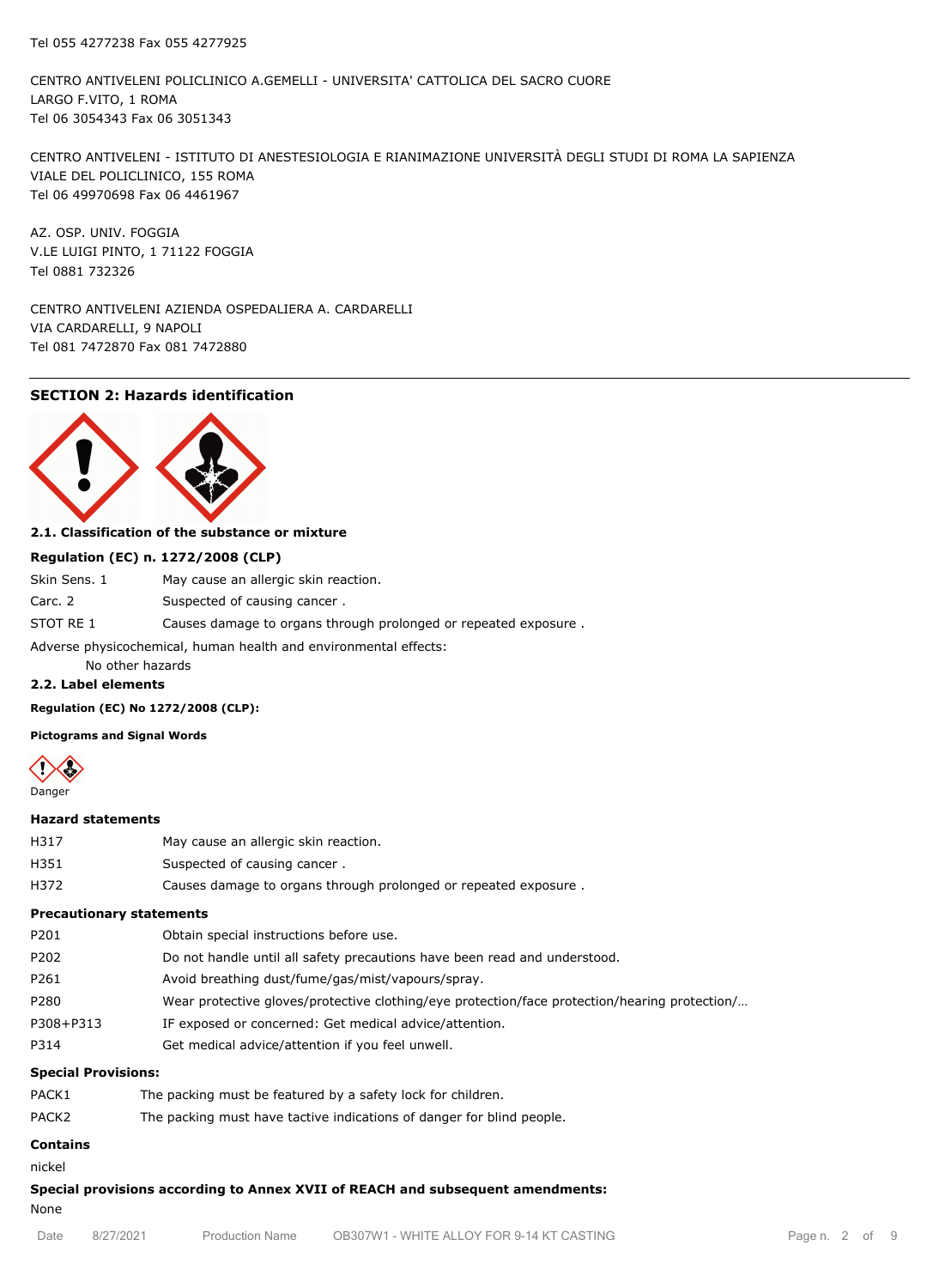#### **2.3. Other hazards**

No PBT Ingredients are present

Other Hazards: No other hazards

#### **SECTION 3: Composition/information on ingredients**

#### **3.1. Substances**

N.A.

#### **3.2. Mixtures**

Mixture identification: OB307W1 - WHITE ALLOY FOR 9-14 KT CASTING

**Hazardous components within the meaning of the CLP regulation and related classification:**

| Qty     | <b>Name</b> | Ident. Numb.                               | <b>Classification</b>                                                                      | <b>Registration Number</b> |
|---------|-------------|--------------------------------------------|--------------------------------------------------------------------------------------------|----------------------------|
| 50-75 % | Copper      | EC:231-159-6<br>Index:029-024-<br>$00-X$   | CAS: 7440-50-8 Substance with a Union workplace<br>exposure limit.                         |                            |
| 15-25 % | nickel      | Index:028-002- Chronic 3, H412<br>$01 - 4$ | CAS: 7440-02-0 Carc. 2, H351; STOT RE 1, H372;<br>EC:231-111-4 Skin Sens. 1, H317; Aguatic |                            |
| $< 5\%$ | Silver      |                                            | CAS: 7440-22-4 Substance with a Union workplace<br>exposure limit.                         |                            |

#### **SECTION 4: First aid measures**

#### **4.1. Description of first aid measures**

In case of skin contact:

Immediately take off all contaminated clothing.

Areas of the body that have - or are only even suspected of having - come into contact with the product must be rinsed immediately with plenty of running water and possibly with soap.

Wash thoroughly the body (shower or bath).

Remove contaminated clothing immediatley and dispose off safely.

In case of eyes contact:

Wash immediately with water.

In case of Ingestion:

Do not induce vomiting, get medical attention showing the SDS and label hazardous.

In case of Inhalation:

Remove casualty to fresh air and keep warm and at rest.

#### **4.2. Most important symptoms and effects, both acute and delayed**

N.A.

## **4.3. Indication of any immediate medical attention and special treatment needed**

In case of accident or unwellness, seek medical advice immediately (show directions for use or safety data sheet if possible).

#### **SECTION 5: Firefighting measures**

#### **5.1. Extinguishing media**

Suitable extinguishing media:

Water.

Carbon dioxide (CO2).

Extinguishing media which must not be used for safety reasons:

None in particular.

## **5.2. Special hazards arising from the substance or mixture**

Do not inhale explosion and combustion gases.

Burning produces heavy smoke.

## **5.3. Advice for firefighters**

Use suitable breathing apparatus .

Collect contaminated fire extinguishing water separately. This must not be discharged into drains.

Move undamaged containers from immediate hazard area if it can be done safely.

## **SECTION 6: Accidental release measures**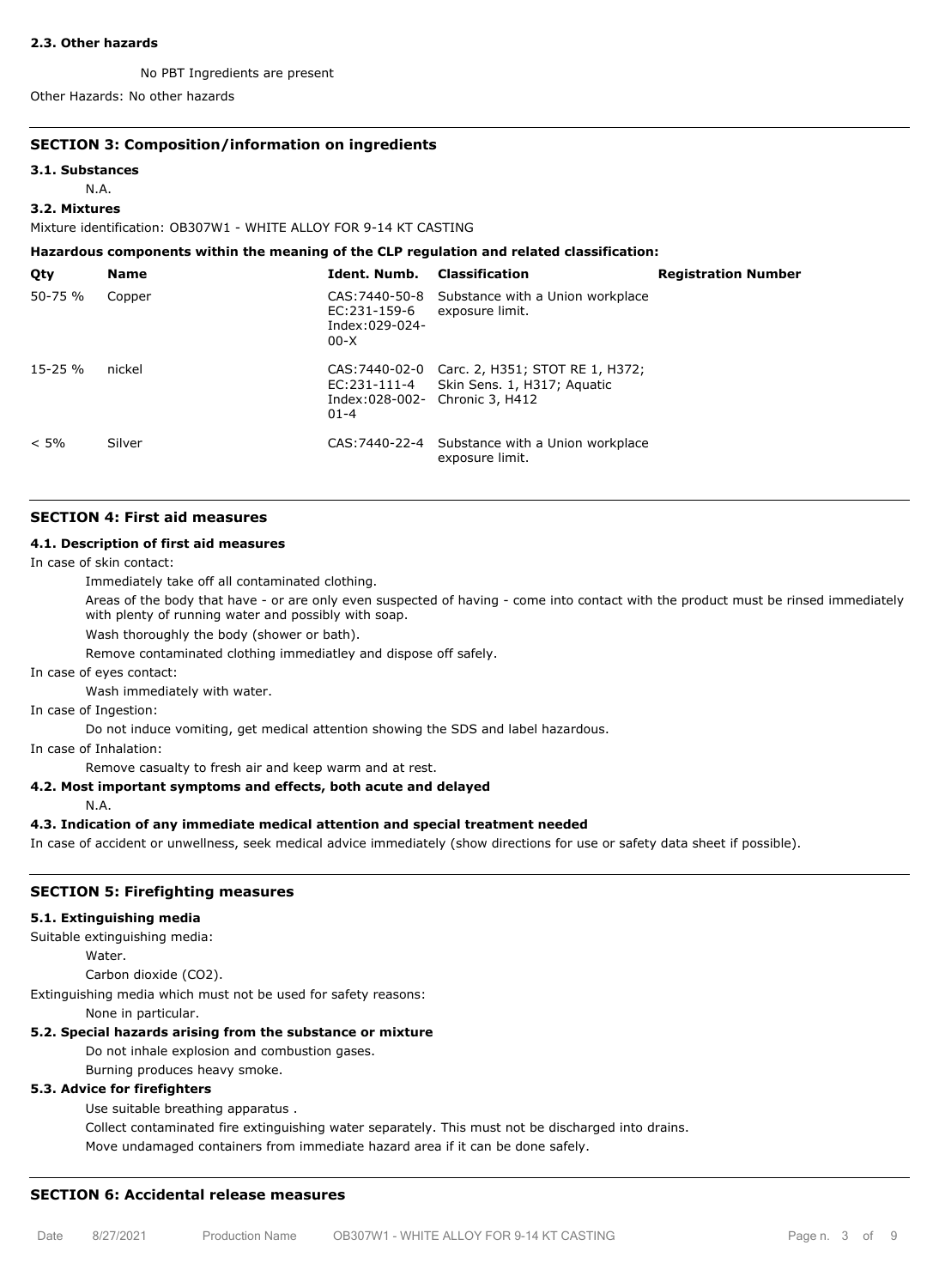#### **6.1. Personal precautions, protective equipment and emergency procedures**

Wear personal protection equipment.

Remove persons to safety.

See protective measures under point 7 and 8.

#### **6.2. Environmental precautions**

Do not allow to enter into soil/subsoil. Do not allow to enter into surface water or drains.

Retain contaminated washing water and dispose it.

In case of gas escape or of entry into waterways, soil or drains, inform the responsible authorities.

Suitable material for taking up: absorbing material, organic, sand

#### **6.3. Methods and material for containment and cleaning up**

Suitable material for taking up: absorbing material, organic, sand Wash with plenty of water.

## **6.4. Reference to other sections**

See also section 8 and 13

#### **SECTION 7: Handling and storage**

#### **7.1. Precautions for safe handling**

Avoid contact with skin and eyes, inhaltion of vapours and mists.

Exercise the greatest care when handling or opening the container.

Don't use empty container before they have been cleaned.

Before making transfer operations, assure that there aren't any incompatible material residuals in the containers.

Contamined clothing should be changed before entering eating areas.

Do not eat or drink while working.

See also section 8 for recommended protective equipment.

#### **7.2. Conditions for safe storage, including any incompatibilities**

Incompatible materials:

None in particular.

Instructions as regards storage premises:

Adequately ventilated premises.

## **7.3. Specific end use(s)**

Recommendation(s)

None in particular

Industrial sector specific solutions:

None in particular

## **SECTION 8: Exposure controls/personal protection**

#### **8.1. Control parameters**

#### **Community Occupational Exposure Limits (OEL)**

| Component | <b>OEL</b><br>Type | <b>Country</b> | <b>Ceiling</b> | mg/m3 | Long Term Long Term Short<br>ppm | Term<br>mg/m3 | Short<br>Term ppm | <b>Behaviour Notes</b> |                                                                                 |
|-----------|--------------------|----------------|----------------|-------|----------------------------------|---------------|-------------------|------------------------|---------------------------------------------------------------------------------|
| Copper    | ACGIH              | <b>NNN</b>     |                | 0,2   |                                  |               |                   |                        | Fume, as Cu. Irr, GI,<br>metal fume fever                                       |
|           | ACGIH              | <b>NNN</b>     |                | 1     |                                  |               |                   |                        | Dusts and mists, as<br>Cu. Irr, GI, metal<br>fume fever                         |
| nickel    | ACGIH              | <b>NNN</b>     |                | 1,5   |                                  |               |                   |                        | Elemental. (I), A5 -<br>Dermatitis,<br>pneumoconiosis                           |
|           | ACGIH              | <b>NNN</b>     |                | 0,1   |                                  |               |                   |                        | Soluble inorganic<br>compounds (NOS).<br>$(I)$ , A4 - Lung dam,<br>nasal cancer |
|           | ACGIH              | <b>NNN</b>     |                | 0,2   |                                  |               |                   |                        | Insoluble inorganic<br>compounds (NOS).<br>$(I)$ , A1 - Lung cancer             |
| Silver    | EU                 | <b>NNN</b>     |                | 0,1   |                                  |               |                   |                        |                                                                                 |
|           | ACGIH              | <b>NNN</b>     |                | 0,1   |                                  |               |                   |                        | Metal dust and fume.<br>- Argyria                                               |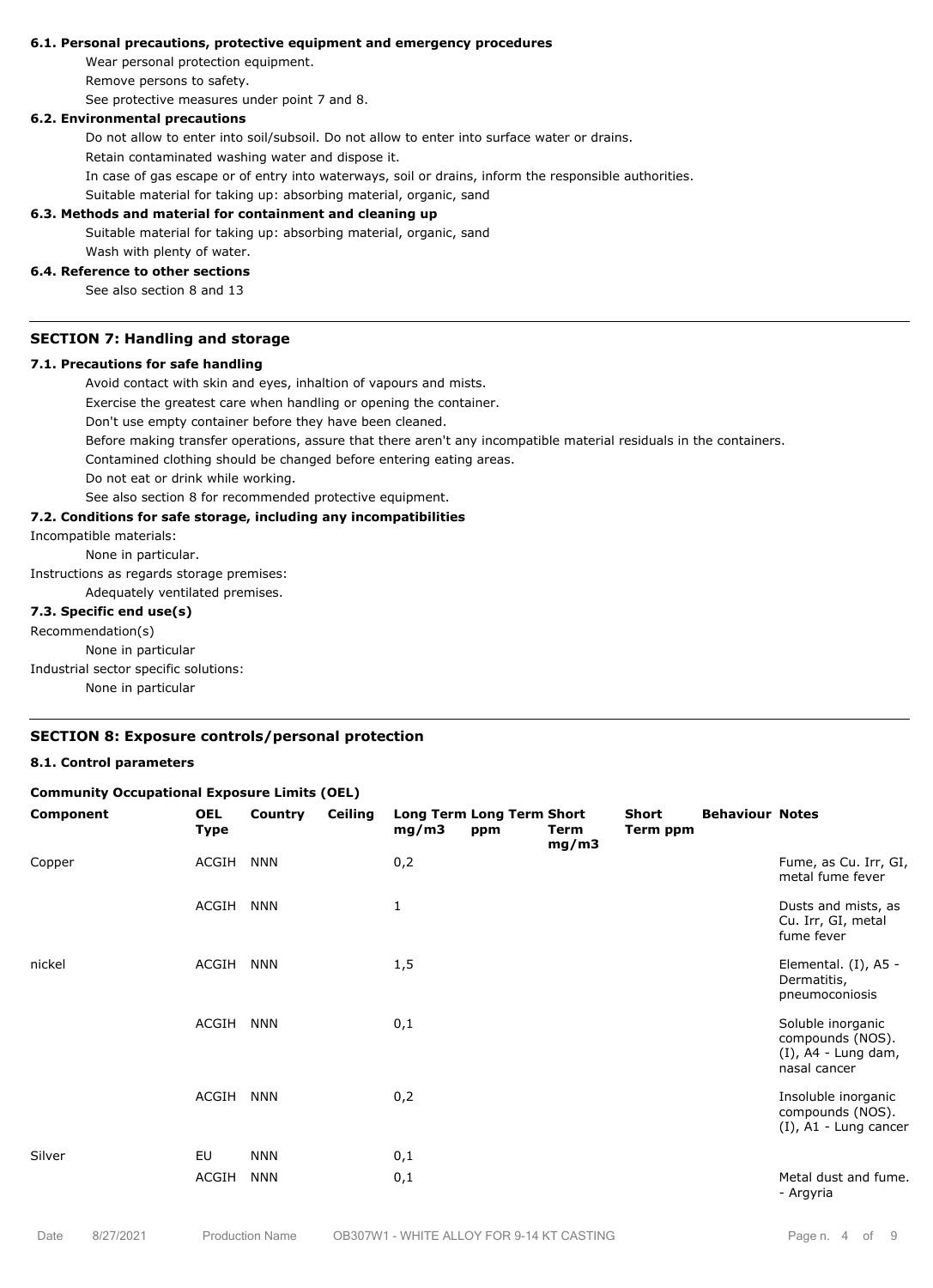## **Derived No Effect Level (DNEL) values**

| Component | CAS-No.   | <b>Worker Worker Consu</b><br><b>Industr Profess mer</b><br>ional<br>v | <b>Exposure</b><br>Route   | <b>Exposure Frequency Remark</b> |
|-----------|-----------|------------------------------------------------------------------------|----------------------------|----------------------------------|
| Copper    | 7440-50-8 | 0.041<br>mg/kg                                                         | <b>Human</b><br>Dermal     | Long Term, systemic<br>effects   |
|           |           | 0.041<br>mg/kg                                                         | <b>Human</b><br>Inhalation | Long Term, systemic<br>effects   |
|           |           | 0,082<br>mg/kg                                                         | <b>Human</b><br>Dermal     | Short Term, systemic<br>effects  |
|           |           | 0,082<br>mg/kg                                                         | <b>Human</b><br>Inhalation | Short Term, systemic<br>effects  |

## **8.2. Exposure controls**

Eye protection:

Use close fitting safety goggles, don't use eye lens.

Protection for skin:

Use clothing that provides comprehensive protection to the skin, e.g. cotton, rubber, PVC or viton.

Protection for hands:

Use protective gloves that provides comprehensive protection, e.g. P.V.C., neoprene or rubber.

Respiratory protection:

N.A.

Thermal Hazards:

N.A. Environmental exposure controls:

N.A.

Hygienic and Technical measures

N.A.

## **SECTION 9: Physical and chemical properties**

| 9.1. Information on basic physical and chemical properties |
|------------------------------------------------------------|
| <b>Physical State Solid</b>                                |
| <b>Appearance and colour:</b> White-grey grained alloy     |
| <b>Odour: Odourless</b>                                    |
| <b>Odour threshold: N.A.</b>                               |
| <b>pH:</b> N.A.                                            |
| Melting point / freezing point: $1100 °C (2012 °F)$        |
| Initial boiling point and boiling range: N.A.              |
| <b>Flash point:</b> $> 93^{\circ}$ C                       |
| <b>Evaporation rate: N.A.</b>                              |
| Upper/lower flammability or explosive limits: N.A.         |
| Vapour density: N.A.                                       |
| Vapour pressure: N.A.                                      |
| <b>Relative density: N.A.</b>                              |
| Solubility in water: Unsoluble in water                    |
| Solubility in oil: Unsoluble in organic solvents           |
| Partition coefficient (n-octanol/water): N.A.              |
| Auto-ignition temperature: N.A.                            |
| <b>Decomposition temperature: N.A.</b>                     |
| Viscosity: N.A.                                            |
| Explosive properties: n.a.                                 |
| <b>Oxidizing properties: n.a.</b>                          |
| Solid/gas flammability: n.a.                               |
| 9.2. Other information                                     |
| VOC N.A.                                                   |
| <b>Substance Groups relevant properties N.A.</b>           |
| Miscibility: N.A.                                          |
| Conductivity: N.A.                                         |
|                                                            |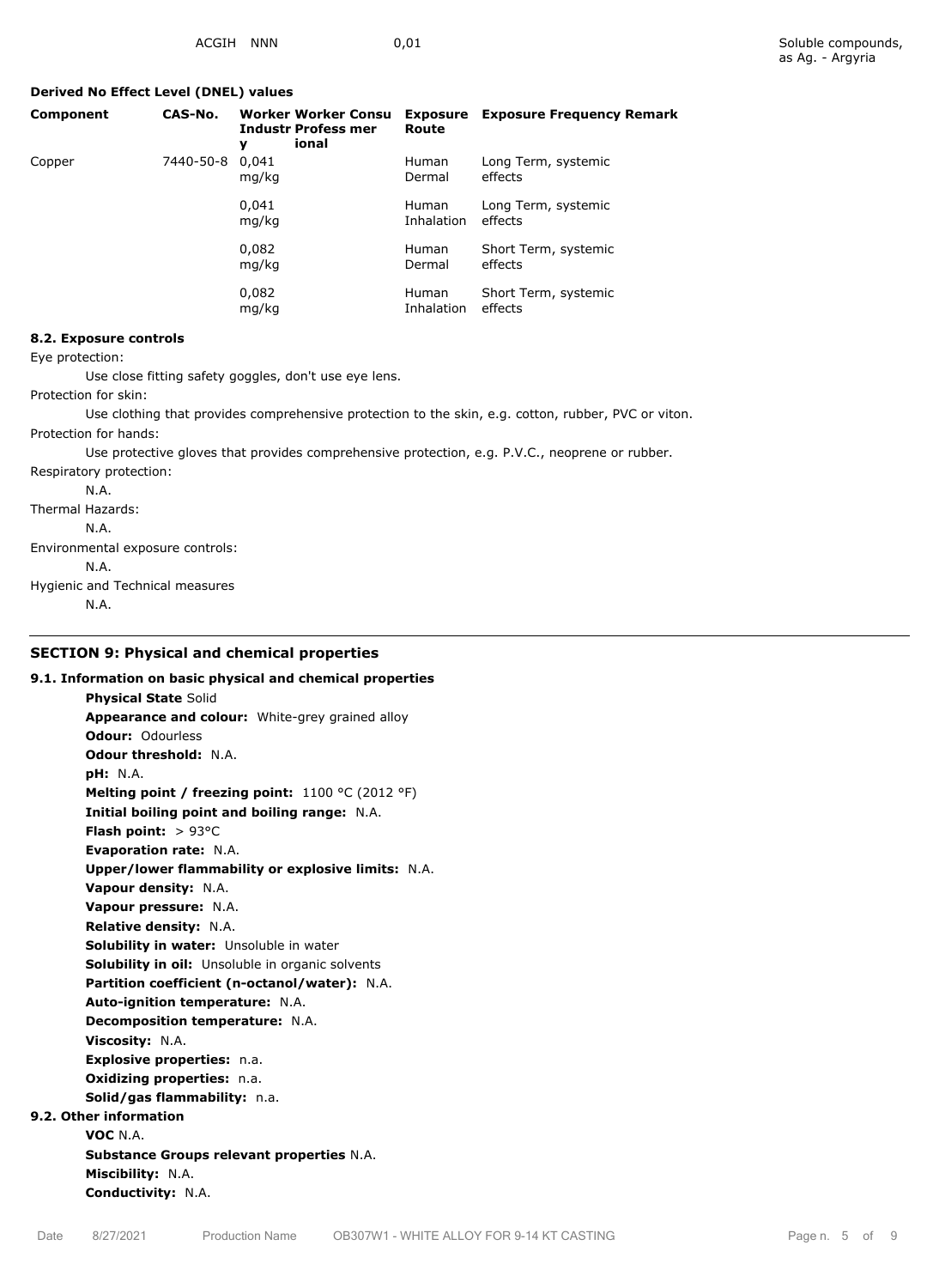#### **SECTION 10: Stability and reactivity**

#### **10.1. Reactivity**

Stable under normal conditions

## **10.2. Chemical stability**

Data not Available.

**10.3. Possibility of hazardous reactions** None.

#### **10.4. Conditions to avoid**

Stable under normal conditions.

#### **10.5. Incompatible materials**

None in particular.

#### **10.6. Hazardous decomposition products**

None.

#### **SECTION 11: Toxicological information**

#### **11.1. Information on toxicological effects**

#### **Toxicological Information of the Preparation**

| a) acute toxicity                    | Not classified                                                   |
|--------------------------------------|------------------------------------------------------------------|
|                                      | Based on available data, the classification criteria are not met |
| b) skin corrosion/irritation         | Not classified                                                   |
|                                      | Based on available data, the classification criteria are not met |
| c) serious eye damage/irritation     | Not classified                                                   |
|                                      | Based on available data, the classification criteria are not met |
| d) respiratory or skin sensitisation | The product is classified: Skin Sens. 1(H317)                    |
| e) germ cell mutagenicity            | Not classified                                                   |
|                                      | Based on available data, the classification criteria are not met |
| f) carcinogenicity                   | The product is classified: Carc. 2(H351)                         |
| g) reproductive toxicity             | Not classified                                                   |
|                                      | Based on available data, the classification criteria are not met |
| h) STOT-single exposure              | Not classified                                                   |
|                                      | Based on available data, the classification criteria are not met |
| i) STOT-repeated exposure            | The product is classified: STOT RE 1(H372)                       |
| j) aspiration hazard                 | Not classified                                                   |
|                                      | Based on available data, the classification criteria are not met |

#### **SECTION 12: Ecological information**

#### **12.1. Toxicity**

Adopt good working practices, so that the product is not released into the environment. Eco-Toxicological Information:

## **List of Eco-Toxicological properties of the product**

Not classified for environmental hazards.

No data available for the product

#### **12.2. Persistence and degradability**

N.A.

## **12.3. Bioaccumulative potential**

N.A.

**12.4. Mobility in soil**

N.A.

## **12.5. Results of PBT and vPvB assessment**

No PBT Ingredients are present

#### **12.6. Other adverse effects**

N.A.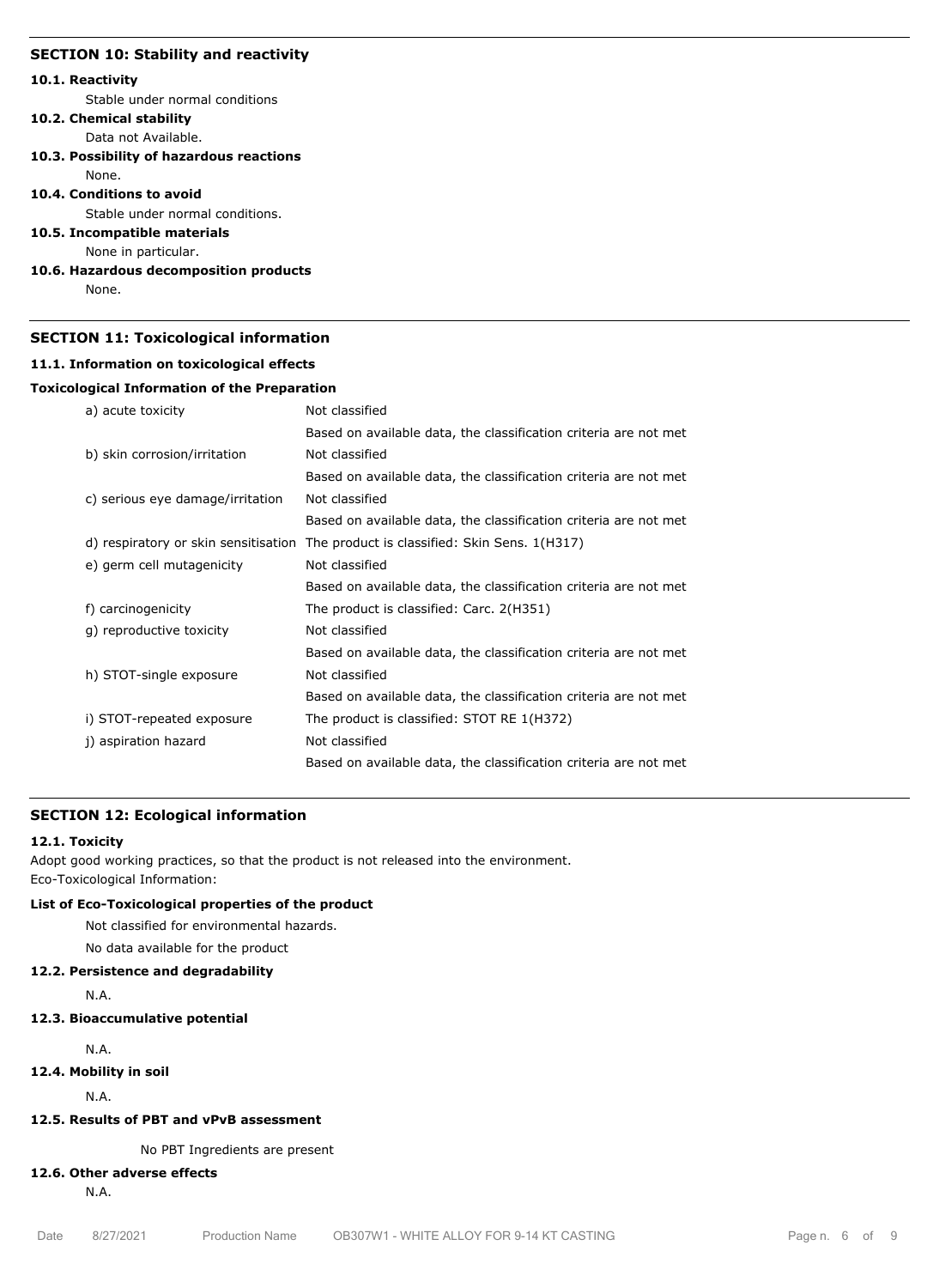#### **SECTION 13: Disposal considerations**

#### **13.1. Waste treatment methods**

Recover, if possible. Send to authorised disposal plants or for incineration under controlled conditions. In so doing, comply with the local and national regulations currently in force.

#### **SECTION 14: Transport information**

Not classified as dangerous in the meaning of transport regulations.

- **14.1. UN number**
	- N.A.
- **14.2. UN proper shipping name**

N.A.

**14.3. Transport hazard class(es)**

ADR-Class: NA N.A.

#### **14.4. Packing group**

N.A.

**14.5. Environmental hazards**

N.A.

## **14.6. Special precautions for user**

N.A.

Road and Rail ( ADR-RID ) :

N.A.

Air ( IATA ) :

Sea ( IMDG ) :

N.A.

#### **14.7. Transport in bulk according to Annex II of MARPOL and the IBC Code**

N.A.

#### **SECTION 15: Regulatory information**

#### **15.1. Safety, health and environmental regulations/legislation specific for the substance or mixture**

Dir. 98/24/EC (Risks related to chemical agents at work) Dir. 2000/39/EC (Occupational exposure limit values) Regulation (EC) n. 1907/2006 (REACH) Regulation (EC) n. 1272/2008 (CLP) Regulation (EC) n. 790/2009 (ATP 1 CLP) and (EU) n. 758/2013 Regulation (EU) n. 286/2011 (ATP 2 CLP) Regulation (EU) n. 618/2012 (ATP 3 CLP) Regulation (EU) n. 487/2013 (ATP 4 CLP) Regulation (EU) n. 944/2013 (ATP 5 CLP) Regulation (EU) n. 605/2014 (ATP 6 CLP) Regulation (EU) n. 2015/1221 (ATP 7 CLP) Regulation (EU) n. 2016/918 (ATP 8 CLP) Regulation (EU) n. 2016/1179 (ATP 9 CLP) Regulation (EU) n. 2017/776 (ATP 10 CLP) Regulation (EU) n. 2018/669 (ATP 11 CLP) Regulation (EU) n. 2018/1480 (ATP 13 CLP) Regulation (EU) n. 2019/521 (ATP 12 CLP) Regulation (EU) 2015/830 Restrictions related to the product or the substances contained according to Annex XVII Regulation (EC) 1907/2006 (REACH) and subsequent modifications: Restrictions related to the product: None

Restrictions related to the substances contained: None

Provisions related to directive EU 2012/18 (Seveso III):

## N.A.

## **Regulation (EU) No 649/2012 (PIC regulation)**

#### No substances listed

German Water Hazard Class.

Class 3: extremely hazardous.

SVHC Substances: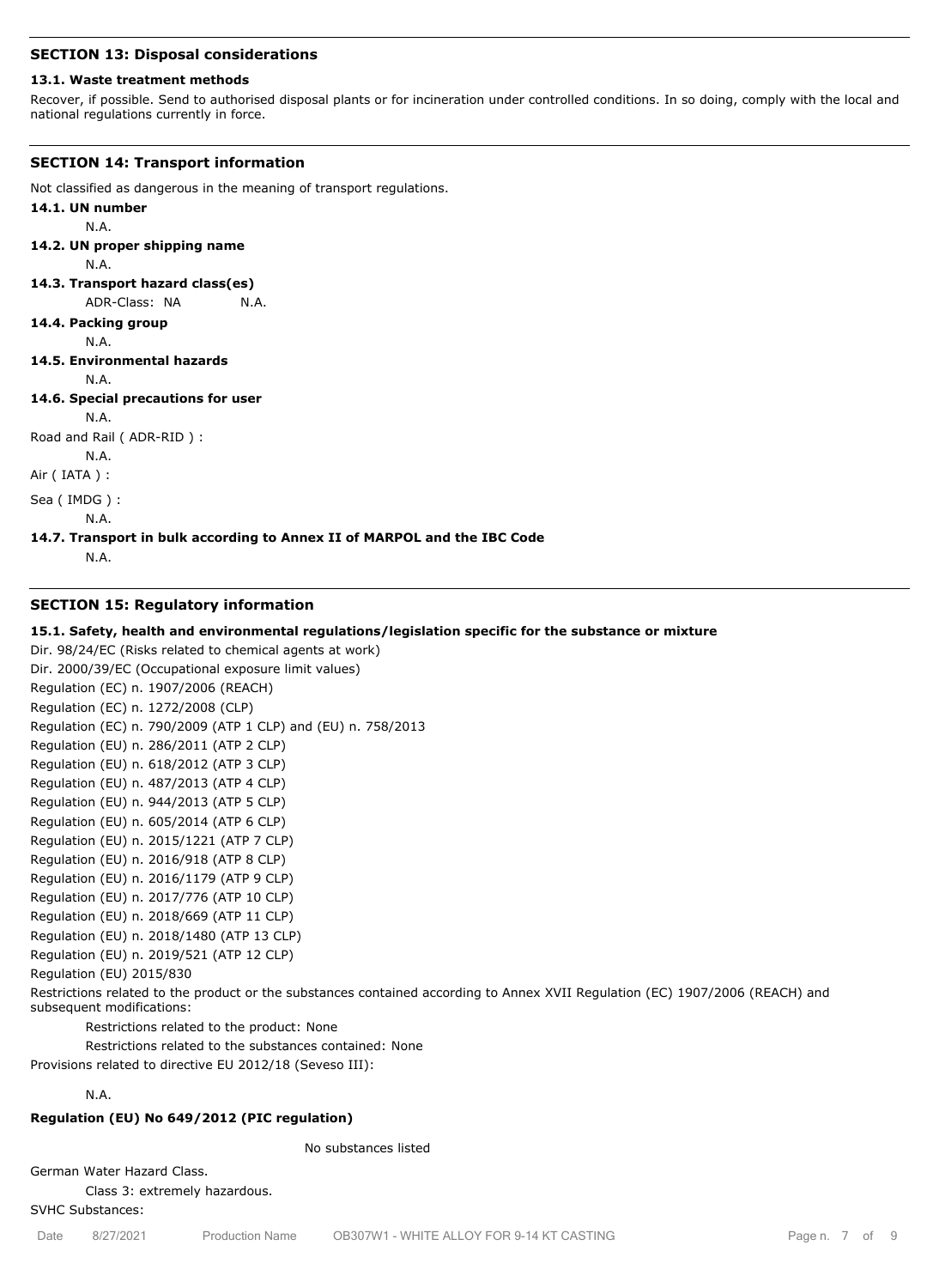#### **15.2. Chemical safety assessment**

No Chemical Safety Assessment has been carried out for the mixture.

#### **SECTION 16: Other information**

| Code    | <b>Description</b>                                              |                                                                  |  |  |  |
|---------|-----------------------------------------------------------------|------------------------------------------------------------------|--|--|--|
| H317    | May cause an allergic skin reaction.                            |                                                                  |  |  |  |
| H351    | Suspected of causing cancer.                                    |                                                                  |  |  |  |
| H372    | Causes damage to organs through prolonged or repeated exposure. |                                                                  |  |  |  |
| H412    | Harmful to aguatic life with long lasting effects.              |                                                                  |  |  |  |
| Code    | Hazard class and hazard category                                | <b>Description</b>                                               |  |  |  |
| 3.4.2/1 | Skin Sens. 1                                                    | Skin Sensitisation, Category 1                                   |  |  |  |
| 3.6/2   | Carc. 2                                                         | Carcinogenicity, Category 2                                      |  |  |  |
| 3.9/1   | STOT RE 1                                                       | Specific target organ toxicity $-$ repeated exposure, Category 1 |  |  |  |
| 4.1/C3  | Aquatic Chronic 3                                               | Chronic (long term) aquatic hazard, category 3                   |  |  |  |

**Classification and procedure used to derive the classification for mixtures according to Regulation (EC) 1272/2008 [CLP]:**

| <b>Classification according to Regulation</b> Classification procedure<br>(EC) Nr. 1272/2008 |                    |  |  |
|----------------------------------------------------------------------------------------------|--------------------|--|--|
| 3.4.2/1                                                                                      | Calculation method |  |  |
| 3.6/2                                                                                        | Calculation method |  |  |
| 3.9/1                                                                                        | Calculation method |  |  |

This document was prepared by a competent person who has received appropriate training.

Main bibliographic sources:

ECDIN - Environmental Chemicals Data and Information Network - Joint Research Centre, Commission of the European Communities

SAX's DANGEROUS PROPERTIES OF INDUSTRIAL MATERIALS - Eight Edition - Van Nostrand Reinold

The information contained herein is based on our state of knowledge at the above-specified date. It refers solely to the product indicated and constitutes no guarantee of particular quality.

It is the duty of the user to ensure that this information is appropriate and complete with respect to the specific use intended.

This MSDS cancels and replaces any preceding release.

Legend to abbreviations and acronyms used in the safety data sheet:

ACGIH: American Conference of Governmental Industrial Hygienists

ADR: European Agreement concerning the International Carriage of Dangerous Goods by Road.

AND: European Agreement concerning the International Carriage of Dangerous Goods by Inland Waterways

ATE: Acute Toxicity Estimate

ATEmix: Acute toxicity Estimate (Mixtures)

BCF: Biological Concentration Factor

BEI: Biological Exposure Index

BOD: Biochemical Oxygen Demand

CAS: Chemical Abstracts Service (division of the American Chemical Society).

CAV: Poison Center

CE: European Community

CLP: Classification, Labeling, Packaging.

CMR: Carcinogenic, Mutagenic and Reprotoxic

COD: Chemical Oxygen Demand

COV: Volatile Organic Compound

CSA: Chemical Safety Assessment

CSR: Chemical Safety Report

DMEL: Derived Minimal Effect Level

DNEL: Derived No Effect Level.

DPD: Dangerous Preparations Directive

DSD: Dangerous Substances Directive

EC50: Half Maximal Effective Concentration

ECHA: European Chemicals Agency

EINECS: European Inventory of Existing Commercial Chemical Substances.

ES: Exposure Scenario

GefStoffVO: Ordinance on Hazardous Substances, Germany.

GHS: Globally Harmonized System of Classification and Labeling of Chemicals.